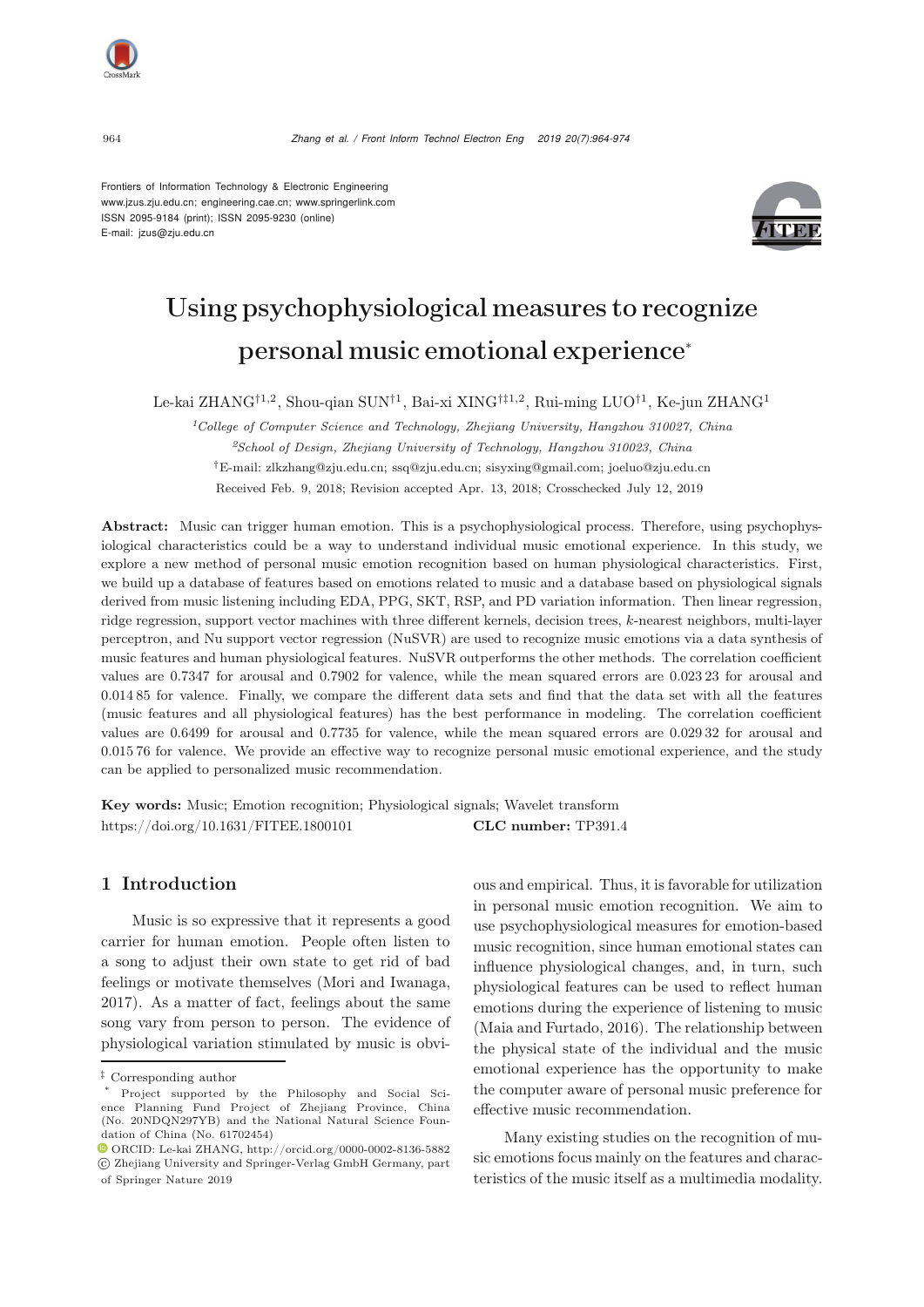However, the multimedia features may have limitations or underestimate the recognition results since they ignore human physiological variations induced by listening to music. Fortunately, there are some existing studies and methods that provide significant support for this research. Many researchers have explored recognition of emotions through physiological features [\(Picard et al., 2001](#page-10-1); [Rani et al., 2006;](#page-10-2) [de Witte et al.](#page-9-1)[,](#page-9-2) [2017](#page-9-1)[\),](#page-9-2) [in](#page-9-2) [which](#page-9-2) [music](#page-9-2) [\(](#page-9-2)Kim and André, [2008](#page-9-2)[\),](#page-9-4) [video](#page-9-4) [\(Agrafioti et al.](#page-9-3)[,](#page-9-4) [2012](#page-9-3)[\),](#page-9-4) [image](#page-9-4) [\(](#page-9-4)Katsis et al., [2011\)](#page-9-4), and advertising [\(Li et al.](#page-9-5), [2017](#page-9-5)) were commonly selected as the stimuli to induce human emotions in the experiments. However, most of the studies were carried out in the lab and the databases were independent without cross-verification. Nevertheless, a breakthrough in application potential was required for industrial platforms.

Thus, this study pursued the possibility of using human psychophysiological features as an index for recognition of music. Instantaneous human psychophysiological states can reveal the exquisite and true feelings about a piece of music. Music features including melfrequency cepstral coefficient (MFCC), centroid, flux, and roll-off, and physiological features including electrodermal activity (EDA), photoplethysmography (PPG), skin temperature (SKT), respiration (RSP), and pupil diameter (PD) variation information were all collected to form a database for emotion recognition modeling. A model comparison was carried out for data synthesis of physiological and music features with the aim of a better understanding of how an individual perceives emotions when listening to music.

# 2 Related work

Here we would like to provide some selected reviews on emotion recognition with physiological data and multimedia data from various aspects to show the systematic research in this area. There has been much evidence supporting the usefulness of physiological signals in music emotion recognition [\(Krumhansl, 1997;](#page-9-6) [Nyklíček et al.](#page-10-3)[,](#page-9-7) [1997](#page-10-3)[;](#page-9-7) Mitterschiffthaler et al., [2007;](#page-9-7) [Li et al., 2016](#page-9-8)). Different feature data sets have been applied to perform music emotion recognition, and they can be roughly categorized into two groups, the music audio features and the physiological features induced by music. In recent studies, many researchers have built up affective physiological response databases to learn the emotive expression pattern of physiological signals, including electromyogram (EMG), electroencephalography (EEG), electrocardiograph (ECG), PPG, eye tracking, and respiration data. In addition, audio features extracted from music clips such as MFCC, flux, centroid, spectrum, and roll-off can present music emotions effectively. Based on the existing multimodal feature data sets, machine learning approaches have commonly been deployed in emotion pattern exploration.

# 2.1 Music emotion recognition based on audio data

By music emotion recognition based on audio data, audio feature information is extracted from music clips. Music emotion recognition has been widely used in music emotion retrieval and recomm[endation.](#page-10-4) [Lu et al.](#page-9-9) [\(2010](#page-9-9)[\)](#page-10-4) [and](#page-10-4) Yang and Chen [\(2011\)](#page-10-4) compared various machine learning approaches for music emotion recognition and proved that music features including MFCC, centroid, flux, and roll-off are useful. [Ayadi et al.](#page-9-10) [\(2011](#page-9-10)) compared the classifiers of hidden Markov model (HMM), Gaussian mixture model (GMM), artificial neural network (ANN), and support vector machine (SVM) in speech emotion recognition and considered that the choice of features, the classification scheme, and the preparation of an emotional speech database were crucial for improving the results. It was believed that audio features could convey the emotional content of a music clip, while features of the pitch, energy, timing, and spectrum were the commonly used features within the studies. However, to achieve better results, recognition based on physiological data should also be considered.

# 2.2 Music emotion recognition based on physiological data

By music emotion recognition based on physiological data, rich feature information is extracted from physiological signals that can reveal the emotions induced by listening to music. In the past decade, there have been a considerable number of studies recognizing emotion by physiological features. First, [Picard et al.](#page-10-1) [\(2001\)](#page-10-1) recorded the physiological data from blood volume pulse (BVP), heart rate (HR), RSP, EMG, and skin conductance (SC)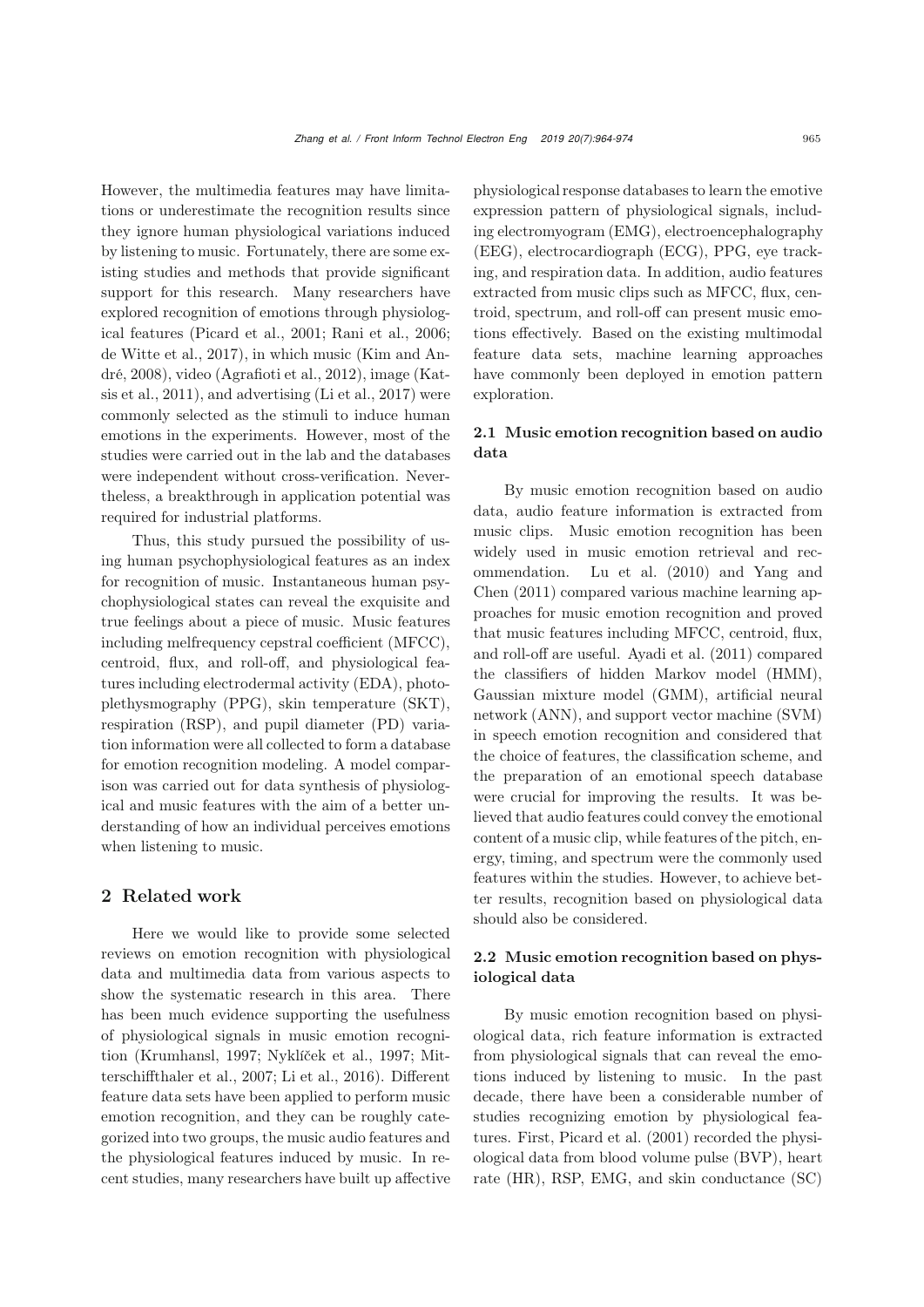of a subject who tried to experience eight affective states, and achieved an emotion recognition rate of 81% by sequential floating forward search (SFFS) and Fisher projection (FP). [Kim and André](#page-9-2) [\(2008](#page-9-2)) studied music emotion recognition and reached a recognition rate of 95% for distinct positive and negative emotions using EMG, ECG, SC, and RSP. In [Wagner et al.](#page-10-5) [\(2005\)](#page-10-5), emotion recognition of anger, surprise, sadness, and pleasure with physiological features from EMG, ECG, SC, and RSP led to a result of 92.05% with a cross-validation method, in which  $k$ -nearest neighbors (KNN), linear discriminant function, and multilayer perceptron were compared for the optimal model. A number of physiological features were proved relevant to valence and an arousal emotion response. Specifically, EMG and HR were shown to be more sensitive to valence and SC was more related to arousal [\(Gerdes et al.](#page-9-11), [2014\)](#page-9-11). [Chandler and Cornes](#page-9-12) [\(2012](#page-9-12)) also presented a report on a physiological analysis solution for a unique individual emotion state recognition, where EMG, galvanic skin response (GSV), facial expressions, and iris features were taken as effective features in emotion measurement. Using the three-dimensional (3D) Gabor feature with principal component analysis (PCA) selection could obtain an emotion classification recognition rate of 77.57% based on facial expression analysis [\(Yun and Guan, 2013\)](#page-10-6).

It is worth mentioning that HR, GSR, and the first derivative of GSR (FD-GSR) are the most influential physiological signals in the research of emotion recognition based on physiological signals. Additionally, the pupillary response was addressed as an important physiological feature applied in emotion recognition. [Ren et al.](#page-10-7) [\(2013\)](#page-10-7) explored the affective patterns of stress using pupil variation features to achieve a good performance. The multi-data fusion of ECG, GSR, RSP, and pupillary response has been proved effective and superior to single physiological data sets [\(Koelstra et al.](#page-9-13), [2012](#page-9-13)). Among all the related studies, EMG, ECG, SC, RSP, GSV, and pupillary response were taken to be the strongest affective physiological data according to the literature. In addition, [Koelstra et al.](#page-9-13) [\(2012\)](#page-9-13) combined the physiological data (GSR, blood volume pressure, RSP, skin temperature, EMG, electrooculogram (EOG), and EEG) with multimedia content feature data (audio features and visual features) to form a fusion data set in emotion analysis, and the results showed that

multimodal data fusion generally outperformed all of the single modalities.

# 2.3 Music emotion recognition based on audio-physiology data fusion

The affective computing research community has witnessed a boom in emotion recognition pattern learning from multimedia data and human physiological data. Regression and classification learning techniques have been widely used in emotion intelligence learning. Examples include [Yang and Chen](#page-10-4) [\(2011](#page-10-4)) who used LibSVM to achieve  $R^2$  of 58.3% for arousal and 28.1% for valence based on a regression approach; then they conducted a study and verified the effectiveness of using music emotion in video highlight extraction. A logistic regression method was motivated by the perspective of likelihood computing. Among all the regression methods, marginbased algorithms, like LibSVM, have attracted considerable attention because of their flexibility. SVM has achieved competitive performance in handling complex and high-dimensional data in affective multime[dia](#page-10-8) [data](#page-10-8) [and](#page-10-8) [physiological](#page-10-8) [data](#page-10-8) [computing.](#page-10-8) Wen et al. [\(2014\)](#page-10-8) conducted a comprehensive review of various classification and regression methods applied in emotion recognition. Among all the existing studies, classification methods have more commonly been used than regression methods when emotions were usually considered as categories.

In a sense, the fusion data structure of physiological features and music features could enrich the emotion identification evidence in the literature overview. Hence, we will collect audio data and physiological data and perform music emotion recognition using different machine learning methods to verify the results.

# 3 Experiment

#### 3.1 Music stimuli

The affective stimuli material database used for this work consisted of 420 music clips from an instrument music library [\(Xing et al., 2015](#page-10-9)). A period of 10 s of a key melody was extracted from each song to create the music stimuli. Each clip was in .wav format with a 16-kHz sampling rate, ensuring music information integrity for feature extraction. The collection of 420 music clips was divided into 21 groups;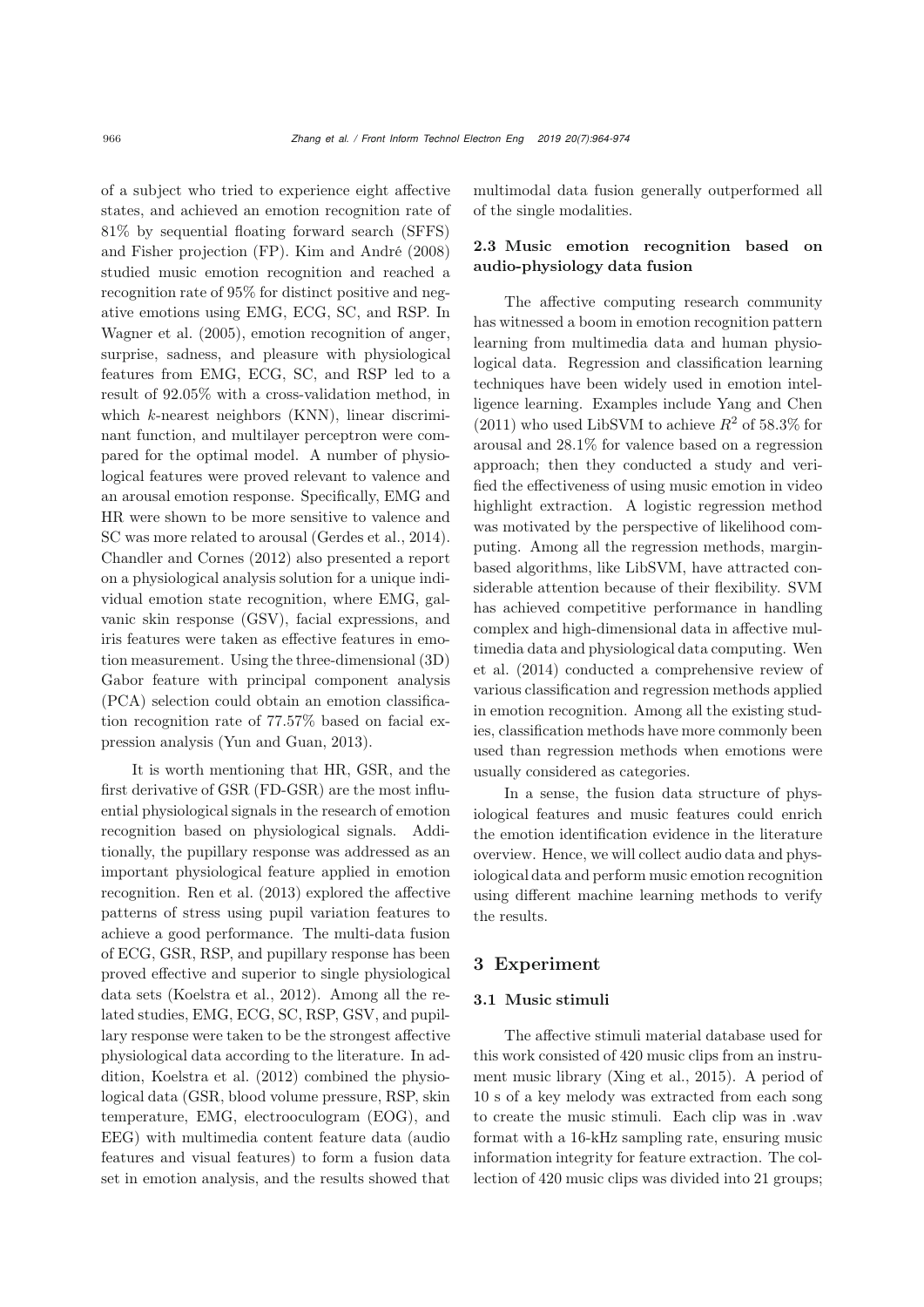each group consisted of 20 music clips for the emotion labeling experiment, and each group contained five happy music clips (high arousal and high valence, e.g., songs of celebration), five soothing music clips (low arousal and high valence, e.g., songs of a river), five sad music clips (low arousal and low valence, e.g., songs of tragedies), five music clips of tense emotion (high arousal and low valence, e.g., songs of a storm), to make a balanced stimuli material set covering all the four quadrants of the valence-arousal space for the listening sessions. Since it would be more flexible and capable of extending the set emotions as a twodimensional (2D) vector rather than as an independent emotion class, the valence-arousal dimensional model was used in this experiment for its advantage for precise emotion annotation.

# 3.2 Physiological state measurement and music emotion labeling experiment

The experiment was arranged in two sessions: a music listening session and an emotion labeling session. Fig. [1](#page-3-0) presents the physiological signals recorded in a music listening session, and Fig. [2](#page-4-0) shows the multimodal sensors placed on the volunteer in the experiment. To examine the feasibility of relating physiological measures to participants' listening experiences, the experiments were conducted

in two laboratory rooms with controlled illumination and temperature. One room was for the participants who performed the experiment, and the other room was for the experimenter who recorded the physiological signals.

Each participant was asked to read the instructions for the task flow and required procedure. Once the participants were clear on the experimental process, he/she was led to the laboratory room. After all bio-sensors were placed and their signals checked, the participants were trained to perform a practice trial to familiarize themselves with the system. The detailed process is shown in the following steps:

1. Twenty-one volunteers (aged 20–36 years) were invited to participate in the experiment, and they had no specific music training.

2. The volunteer was situated in a separate room with a constant lighting setting, seated in front of a 21-inch screen, and an ordinary view of scenery was displayed on the screen during the experiment.

3. The volunteer wore the EDA, PPG, SKT, and RSP multi-channel sensors, and calibration was completed on a TOBII X2-30 to obtain the PD variation.

<span id="page-3-0"></span>4. Listening session: Each volunteer listened to three groups of 60 music clips, and each group included 20 music clips, with a 20-s break between each clip.



Fig. 1 Multi-channel physiological signals collected in the music listening experiment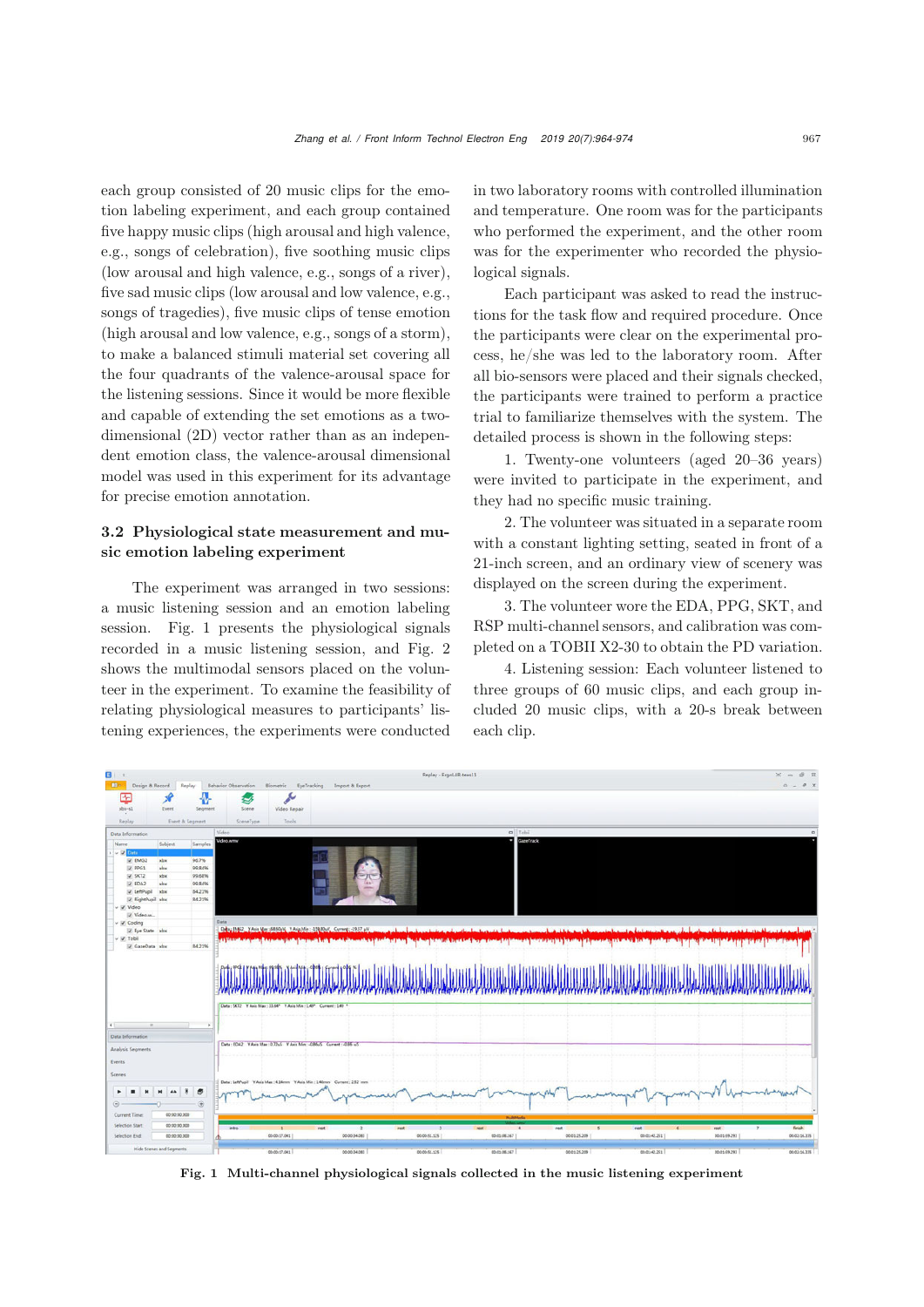5. Emotion labeling session: The volunteer was asked to do the emotion labeling work on the clips immediately on a scale of 0 to 1 for both arousal and valence dimensions according to his/her listening experience after the listening session.

To ensure high quality annotations, we developed a web interface where the volunteer could dynamically annotate the songs on valence and arousal dimensions separately. The self assessment manikin (SAM) questionnaire [\(Bradley and Lang](#page-9-14), [1994](#page-9-14)) used for the annotations is shown in Fig. [3.](#page-4-1) The entire experiment lasted about 50 min.



Fig. 2 Multimodal sensors placed on the volunteer in the experiment



Fig. 3 Screenshot of the web interface for subjective emotion assessment

# 4 Feature extraction and emotion recognition

#### 4.1 Music feature extraction

We extracted 64 dimensions of music features from each music clip using Marsyas, which is an effective tool [\(Tzanetakis and Cook](#page-10-10), [2000\)](#page-10-10) commonly used in music information analysis, including 52 dimensions of the MFCC feature, 4 dimensions of the spectral centroid feature, 4 dimensions of the spectral roll-off feature, and 4 dimensions of the spectral flux feature (Table 1).

Table 1 Features extracted from music information

| Music feature category            | Number |
|-----------------------------------|--------|
| Melfrequency cepstral coefficient | 52     |
| Centroid feature                  | 4      |
| Roll-off feature                  |        |
| Flux feature                      |        |

#### 4.2 Physiological feature analysis

#### 4.2.1 Physiological signal processing

There are four steps in physiological signal processing: (1) signal noise reduction by moving the average filter and wavelet transform; (2) signal segmentation, where each signal data record was divided into 60 segments with a period of 10 s corresponding to each music clip's listening experience; (3) signal decomposition by six levels of Db5 wavelet transform; (4) obtaining the statistical values of the denoised PD variation signals. The signal sequences for EDA, PPG, SKT, RSP, and PD were collected in the experiment by ErgoLab version 2.0 software, which was compatible with the multi-channel physiology instrument and Tobii X2-30.

<span id="page-4-1"></span><span id="page-4-0"></span>In signal decomposition, first, the denoised original signal would be filtered into high-pass and lowpass signals, separately. Then the corresponding coefficients of the detailed coefficients from high-pass signals and approximation coefficients from low-pass signals would be obtained as the signal features. Each level of decomposition would produce different coefficients. The mechanism of decomposition was a sampling rate reduction by half in each level so that the coefficients' values would have distinctive differences between levels 1 and 6, while levels 1–6 would have a gradual variation without much value differentiation. Thus, in this experiment, only coefficients of level 1 and level 6 decomposition signals were selected to represent the signal information. The decomposition mechanism is shown in Fig. [4,](#page-5-0) where  $H_1(i)$  is the high-pass filter to obtain the detailed signal  $D_i$  and  $H_0(i)$  is the low-pass filter to obtain the approximation decomposed signal  $A_i$ .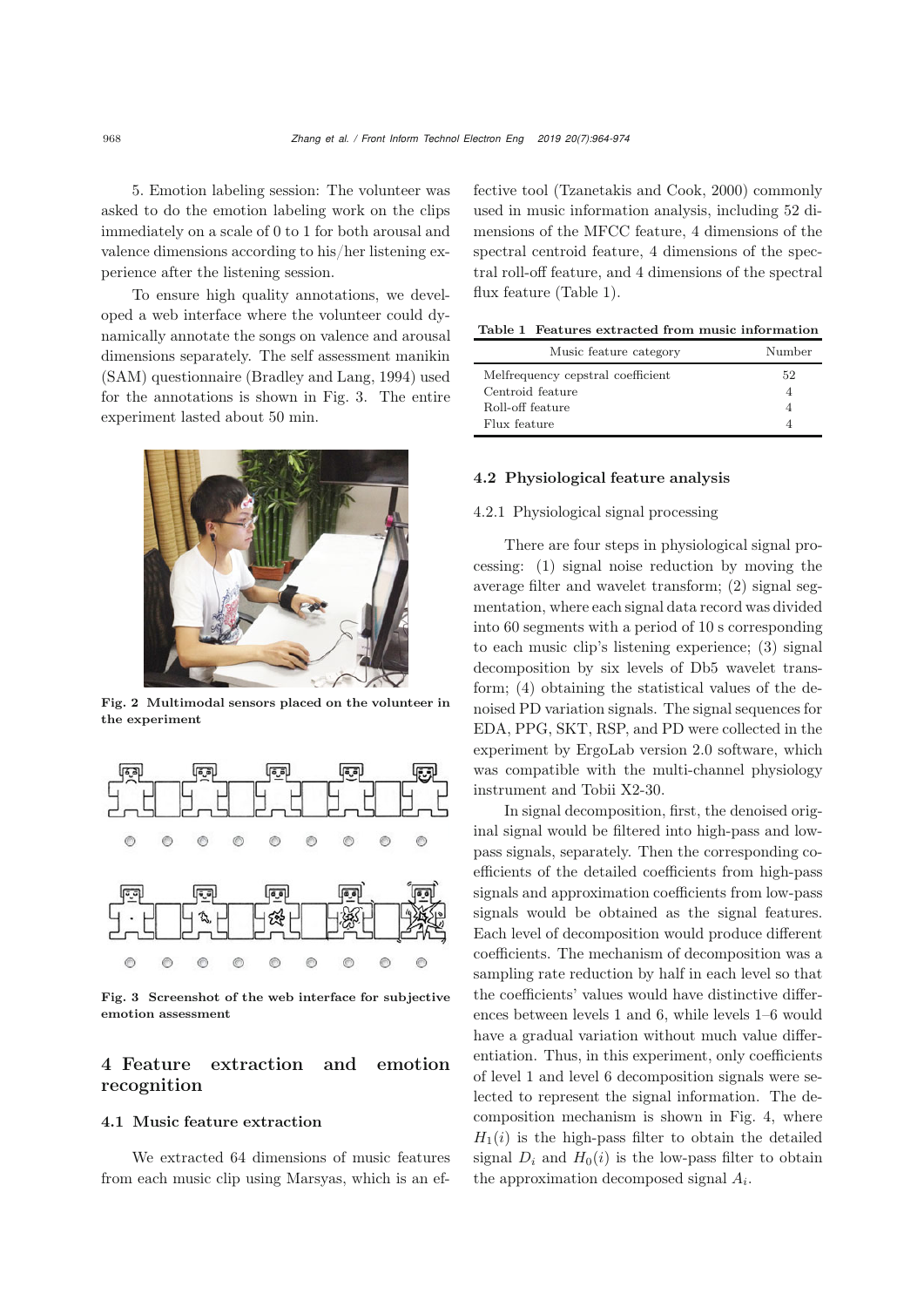#### 4.2.2 Physiological feature extraction

Due to the good performance of the discrete wavelet transform (DWT) in discrete physiological signal analysis [\(Ren et al.](#page-10-7), [2013](#page-10-7); [Zhang et al.](#page-10-11), [2016;](#page-10-11) [Wang et al.](#page-10-12), [2018\)](#page-10-12), we applied a Db5 wavelet with six levels of decomposition to analyze the signal, using the Matlab wavelet toolbox to extract the wavelet features of the physiological signals [\(Cheng and Liu](#page-9-15), [2008](#page-9-15); [Zhu](#page-10-13), [2010\)](#page-10-13). The discrete wavelet transform equation is defined as

$$
DWT_{\psi}x(m,n) = \int_{-\infty}^{\infty} x(t)\psi_{m,n}(t)dt,
$$
 (1)

where  $\psi_{m,n}(t)=2^{m/2}\psi(2^mt-n)$  is the dilated and translated version of the mother wavelet  $\psi(t)$ .

After DWT processing, we used statistical methods to analyze the original signal, the detailed signals for levels 1 and 6 (DET1 and DET6), the approximation signals for levels 1 and 6 (APP1 and APP6), and the coefficients of DET1, DET6, and APP1. The statistical features were obtained as the values of max, min, mean, range, std, median, MedAD, and MeanAD of the original signals and decomposed signals. Wavelet energy was also extracted as an important feature to form the database. Finally, a total of 438 features from the extracted EDA, PPG, SKT, RSP, and PD variation signals were collected to form the physiological feature data set.



Fig. 4 Wavelet decomposition mechanism. High-pass: high-pass decomposition filter; low-pass: low-pass decomposition filter;  $\downarrow$  2: downsampling operation.  $A_1$ , *A***2**, and *A<sup>i</sup>* are the approximation coefficients of the original signal at levels 1, 2, *...*, *i*, respectively. *D***1**,  $D_2$ , and  $D_i$  are the detailed coefficients at levels 1, 2, *...*, *i*, respectively

The physiological feature information is presented in Table 2.

#### 4.3 Emotion recognition algorithms

I[n](#page-10-14) [this](#page-10-14) [study,](#page-10-14) [we](#page-10-14) [used](#page-10-14) [Scikit-learn](#page-10-14) [\(](#page-10-14)Pedregosa et al., [2011\)](#page-10-14), a free machine learning library for Python, to build the regression model. To verify the efficiency and robustness of the algorithms we chose, a  $10\times10$  cross-validation was applied to build the model.

Scikit-learn provides several popular regression algorithms. We implemented nine of them, including linear regression (LR), ridge regression (RR), support vector machines with three different kernels, decision trees, k-nearest neighbors (KNN), multi-layer perceptron (MLP), and Nu support vector regression (NuSVR). A brief description of each method is as follows:

1. LR fits a linear model with coefficients  $\mathbf{w} = (w_1, w_2, \dots, w_n)^{\mathrm{T}}$  to minimize the residual sum of squares between the observed responses in the dataset and the responses predicted by the linear approximation:

$$
\min_{\boldsymbol{w}} ||\boldsymbol{X}\boldsymbol{w} - \boldsymbol{y}||_2^2. \tag{2}
$$

2. RR addresses the problems of ordinary least squares by imposing a penalty on the size of coefficients. The ridge coefficients minimize a penalized residual sum of squares:

$$
\min_{\bm{w}} ||\bm{X}\bm{w} - \bm{y}||_2^2 + \alpha ||\bm{w}||_2^2. \tag{3}
$$

<span id="page-5-0"></span>Here,  $\alpha$  is complexity parameter that controls the amount of shrinkage and  $||w||_2$  is the  $\ell_2$ -norm of the parameter vector.

3. Support vector regression is a method extended from support vector classification to solve regression problems. Various kernel functions (linear:  $\langle x, x' \rangle$ ; polynomial:  $(\gamma \langle x, x' \rangle + r)^d$ ; RBF:  $\exp(-\gamma ||\mathbf{x} - \mathbf{x}'||^2)$ ; etc.) can be specified and the

Table 2 Features extracted from physiological signals

| Feature           | Description                                                                                                                                                                                                                                         | Number |
|-------------------|-----------------------------------------------------------------------------------------------------------------------------------------------------------------------------------------------------------------------------------------------------|--------|
| Wavelet statistic | Values of max, min, mean, range, std, median, MedAD, and MeanAD of the original<br>signal and decomposed signals, including APP (levels 1 and 6), DET (levels 1 and 6),<br>APP coefficients (levels 1 and 6), and DET coefficients (levels 1 and 6) | 432    |
| Wavelet energy    | Wavelet energy of APP signals (levels 1 and 6) and DET signals (levels 1 and 6)                                                                                                                                                                     |        |
| $\sqrt{2}$        | $\mathbf{r}$ $\mathbf{r}$                                                                                                                                                                                                                           |        |

APP: approximation signals; DET: detailed signals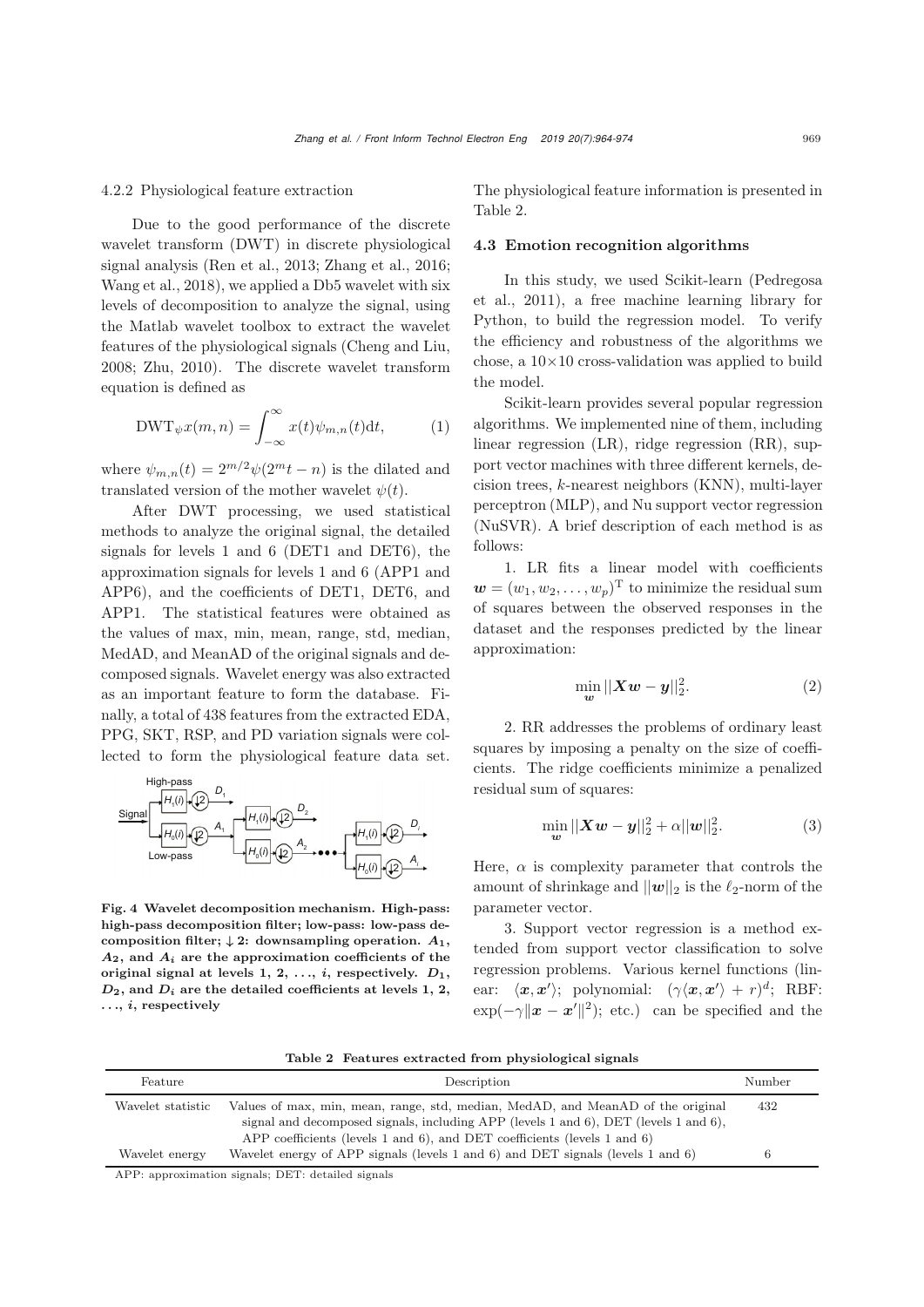free parameters are penalty factor C and relaxation factor epsilon.

4. NuSVR is a variant of SVR which uses a parameter  $\nu$ , an upper bound on the fraction of training errors, and a lower bound of the fraction of support vectors, to control the number of support vectors.

5. Decision trees is a non-parametric supervised learning method used for classification and regression. The goal is to create a model that predicts the value of a target variable by learning simple decision rules inferred from the data features.

6. k-nearest neighbors is to find a predefined number of training samples closest in distance to the new point, and predict the label from these. Neighbor-based regression can be used in cases where the data labels are continuous rather than discrete. The label assigned to a query point is computed based on the mean of the labels of its nearest neighbors.

7. Multi-layer perceptron is a supervised learning algorithm that learns a mapping  $f(\cdot): \mathbb{R}^i \to \mathbb{R}^o$ by training on a dataset, where  $i$  is the number of dimensions for input and  $o$  the number of dimensions for output. Using one nonlinear layer or more than one nonlinear layer, called hidden layer(s), it can learn a nonlinear function approximator for either classification or regression.

# 5 Results and discussion

# 5.1 Emotion recognition based on different methods

In the emotion recognition experiment, the valence-arousal (V-A) scoring results and physiological and music features formed the database. To learn an emotion vector regression rule, a training data set sample is typically given. This is produced by the experiment with a balanced distribution in the V-A dimension. Here, the features generated from the signal processing of the physiology and music data constructed the input feature vectors, and the V-A labeling values formed the output label. The data set has 1260 samples, in which a  $10\times10$  cross-validation was used to obtain the average performance result.

The emotion of one physiological signal sequence was defined by the combination of the recognition of the valence and arousal values. Set  $\theta_e$  to represent the emotion vectors for each signal,  $V_{\rm v}$  the valence vectors, and  $V_a$  the arousal vectors, and then  $\theta_e$  could be obtained by the optimal recognition model based on the physiological variation feature vectors:

$$
\boldsymbol{\theta}_{\mathbf{e}} = [\mathbf{V}_{\mathbf{v}}, \mathbf{V}_{\mathbf{a}}]. \tag{4}
$$

We implemented the database in the ensemble learning methods of LR, RR, support vector machines with three different kernels, MLP, and NuSVR to train the classifier to find the best model. In review of the commonly used methods for affective data analysis, LR, RR, SVR (linear kernel), SVR (RBF kernel), SVR (poly kernel), decision trees, KNN, MLP, and NuSVR were listed as powerful regression tools and had enjoyed success in existing studies on physiological features, and thus these methods were proposed for comparison for the optimal model.

Five steps were taken to achieve the modeling results:

Step 1: We made a collection of 1260 instances of physiological signals.

Step 2: We used Matlab to extract 438 dimensions of physiological features from each signal.

Step 3: The emotion label values, 64 music features, and 438 physiological features were combined to form the emotion database, and a  $10\times10$  crossvalidation was applied to run the results.

Step 4: The ANOVA method was applied in feature selection to find the most relevant features with  $p < 0.001$ . As a result, 228 relevant arousal features were selected from 502 features and 226 relevant valence features were selected from all of the 502 originally extracted features. The most relevant features are listed in detail in Tables 3 and 4 for valence and arousal, respectively. Then the principal component analysis (PCA) method was applied to the relevant feature sets. Thus, a 39-principal-feature combination was formed for arousal recognition and a 40-principal-feature combination was generated for valence recognition by PCA.

Step 5: In the experiment, we compared LR, RR, SVR (linear kernel), SVR (RBF kernel), SVR (poly kernel), decision trees, KNN, MLP, and NuSVR with the most relevant feature data set to find the optimal model, separately.

The comparisons of these machine learning approaches are presented in Table 5. Note that all approaches used the default parameter value provided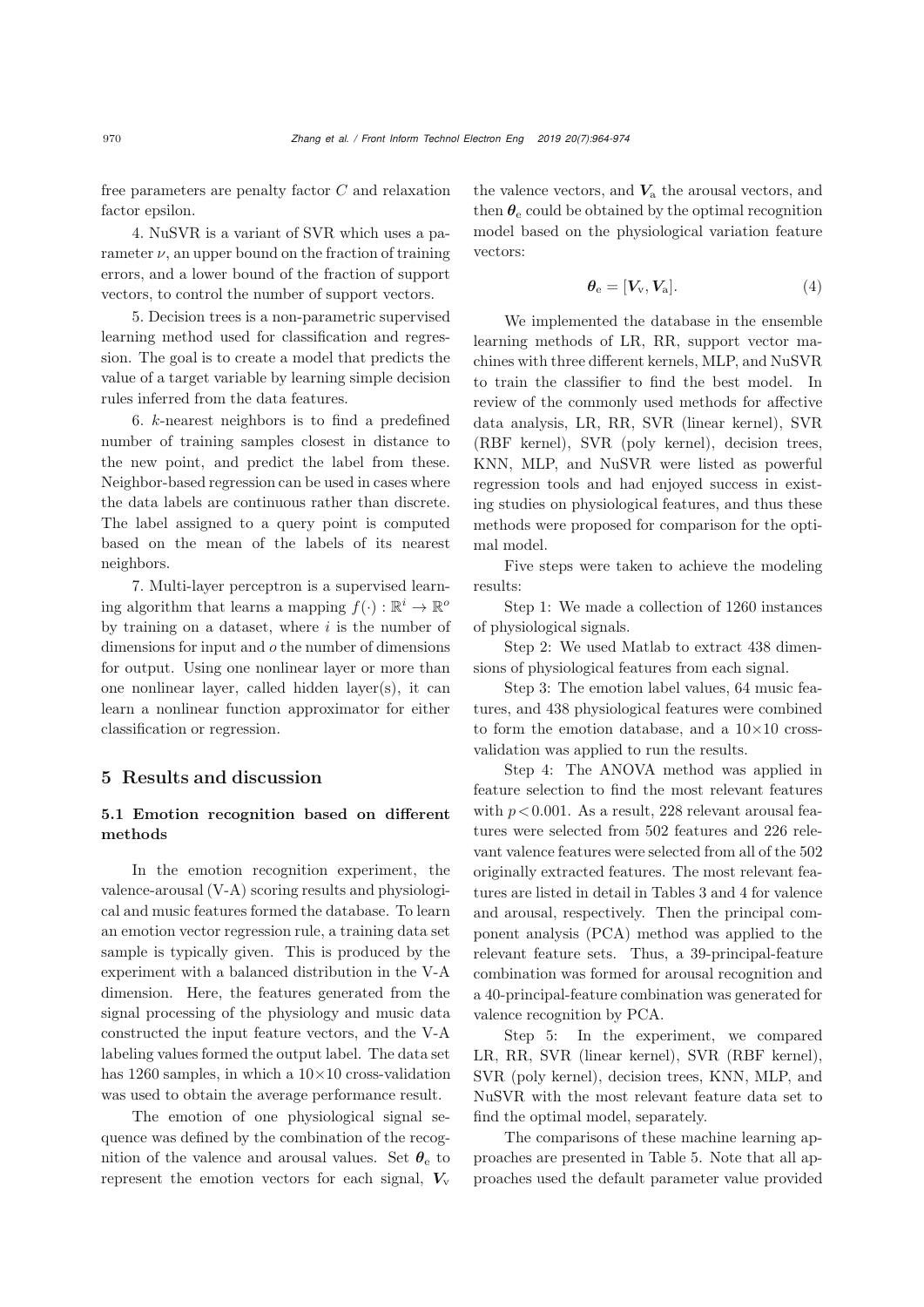|  | Table 3 Valence-relevant features from ANOVA analysis $(p < 0.001)$ |  |  |  |  |  |  |  |  |
|--|---------------------------------------------------------------------|--|--|--|--|--|--|--|--|
|--|---------------------------------------------------------------------|--|--|--|--|--|--|--|--|

| Signal     | Feature content description                                                                        | Number |
|------------|----------------------------------------------------------------------------------------------------|--------|
| <b>EDA</b> | DET level 1, DET level 1 Coe, APP level 6 Coe: mean, max, min, MedAD, range                        | 6      |
| <b>PPG</b> | Original signal, APP levels 1 and 6, APP levels 1 and 6 Coe, DET levels 1 and 6, DET levels 1      | 57     |
|            | and 6 Coe: mean, max, min, range, std, median, MedAD, MeanAD                                       |        |
| RSP        | DET level 6 Coe: max, min, range, std, MedAD, MeanAD                                               | 6      |
| <b>SKT</b> | Original signal, APP levels 1 and 6, APP levels 1 and 6 Coe, DET levels 1 and 6, DET levels 1      | 54     |
|            | and 6 Coe: energy, mean, max, min, range, std, median, MedAD, MeanAD                               |        |
| <b>PD</b>  | Original signal, APP levels 1 and 6, APP levels 1 and 6 Coe, DET level 1, DET level 1 Coe: energy, | 40     |
|            | mean, max, range, std, median, MedAD, MeanAD                                                       |        |
| Music      | Spectral centroid, spectral flux, MFCC, Spectral roll-off                                          | 63     |

APP: approximation signals; DET: detailed signals; Coe: coefficients

Table 4 Arousal-relevant features from ANOVA analysis  $(p < 0.001)$ 

| Signal     | Feature content description                                                                   | Number |
|------------|-----------------------------------------------------------------------------------------------|--------|
| <b>EDA</b> | DET levels 1 and 6 Coe: mean, max, min, median, range                                         | 5.     |
| <b>PPG</b> | Original signal, APP levels 1 and 6, APP levels 1 and 6 Coe, DET levels 1 and 6, DET levels 1 | 59     |
|            | and 6 Coe: mean, max, min, range, std, median, MedAD, MeanAD                                  |        |
| <b>RSP</b> | DET level 6 Coe: max, min, range, std, MedAD, MeanAD                                          | 6      |
| SKT        | Original signal, APP levels 1 and 6, APP levels 1 and 6 Coe, DET levels 1 and 6, DET levels 1 | 65     |
|            | and 6 Coe: energy, mean, max, min, range, std, median, MedAD, MeanAD                          |        |
| <b>PD</b>  | Original signal, APP levels 1 and 6, APP levels 1 and 6 Coe: energy, mean, max, range, std.   | 29     |
|            | median, MedAD, MeanAD                                                                         |        |
| Music      | Spectral centroid, spectral flux, MFCC, spectral roll-off                                     | 64     |

APP: approximation signals; DET: detailed signals; Coe: coefficients

Table 5 Comparison of different algorithms for emotion recognition results

| Algorithm              | Arousal    |        | Valence    |             |  |
|------------------------|------------|--------|------------|-------------|--|
|                        | <b>MSE</b> | CC     | <b>MSE</b> | $_{\rm CC}$ |  |
| Decision tree          | 0.047 78   | 0.2395 | 0.037 27   | 0.2335      |  |
| SVR (linear kernel)    | 0.046 49   | 0.4371 | 0.02729    | 0.5762      |  |
| Linear regression      | 0.04359    | 0.4465 | 0.026 75   | 0.5812      |  |
| Ridge regression       | 0.043 34   | 0.4474 | 0.026 74   | 0.5813      |  |
| MLP                    | 0.05573    | 0.5471 | 0.03551    | 0.6103      |  |
| SVR (poly kernel)      | 0.030 99   | 0.6426 | 0.02593    | 0.6574      |  |
| $k$ -nearest neighbors | 0.02722    | 0.6774 | 0.01910    | 0.7179      |  |
| SVR (RBF kernel)       | 0.02676    | 0.7031 | 0.017 67   | 0.7605      |  |
| NuSVR.                 | 0.02323    | 0.7347 | 0.014 85   | 0.7902      |  |

by the Scikit-learn function; that is,  $\alpha = 1.0$  for RR,  $C = 1.0$  and epsilon = 0.1 for SVR,  $\nu = 0.5$  and the RBF kernel for NuSVR, and  $k = 5$  for KNN. As for MLP, there is one hidden layer with 100 neurons; the activation function is relu, the solver for weight optimization is lbfgs, and the learning rate is 0.001.

According to the results, NuSVR apparently outperformed the others, in which the correlation coefficient (CC) value was 0.7347 for arousal, 0.7902 for valence, while the mean squared error (MSE) was 0.023 23 for arousal and 0.014 85 for valence. To compare the different combinations of all the data fusion,

we implemented NuSVR to calculate the recognition results.

To further tune  $\nu$  and C, we set  $\nu$  from 0.1 to 1.0 with step size 0.1, and calculated the  $10\times10$  crossvalidation MSE for arousal and valence, separately. The results are plotted in Fig. [5.](#page-8-0) Similarly,  $C$  was ranged from 0.5 to 5.0 with step size 0.5, and the results are plotted in Fig. [6.](#page-8-1) In Fig. [5,](#page-8-0) when  $\nu > 0.4$ , the MSE curve tends to be stable. In Fig. [6,](#page-8-1) when  $C = 1.0$ , NuSVR achieved the lowest MSE for both arousal and valence. Considering model complexity and generalization ability, it is not recommended to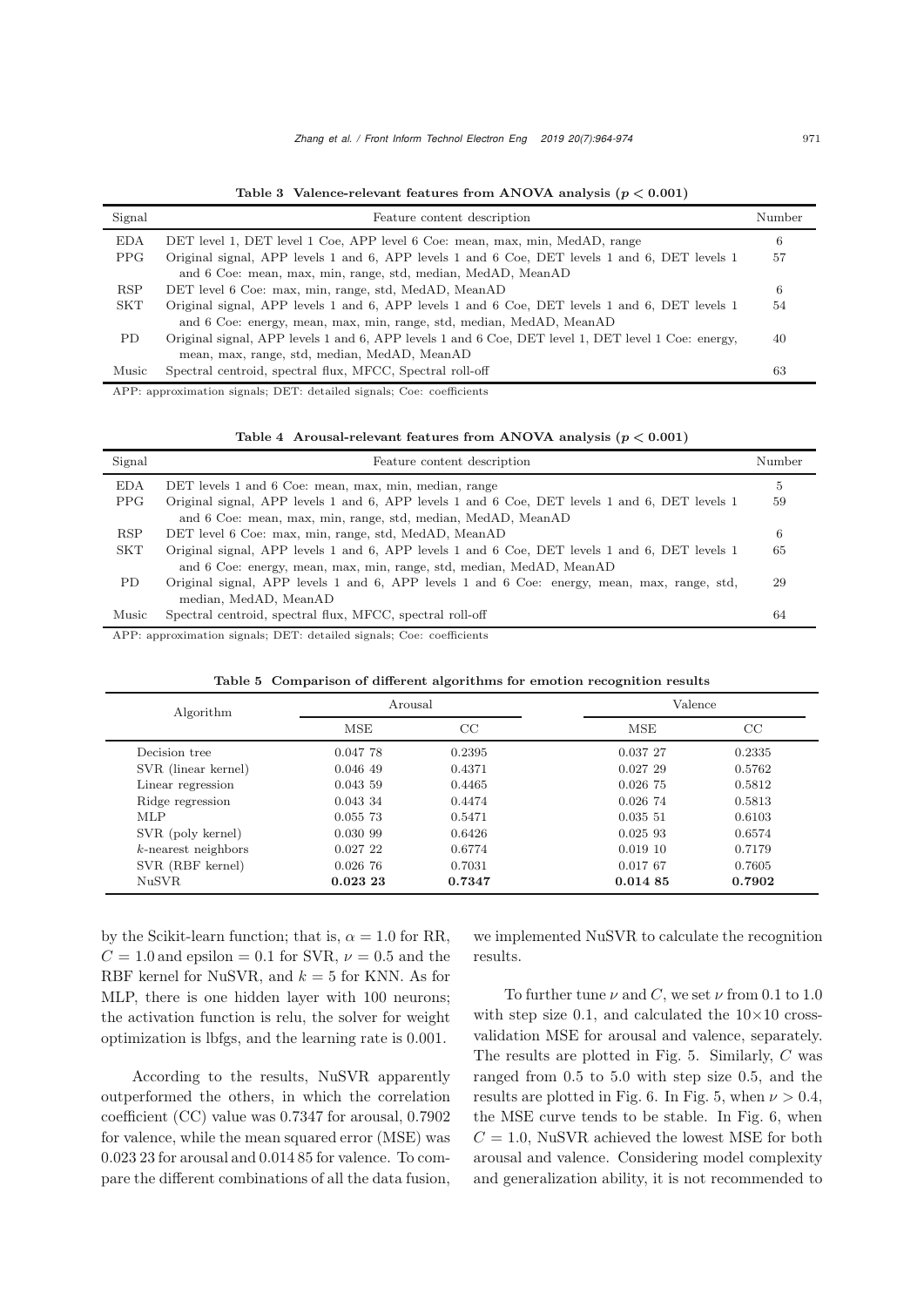choose large  $\nu$  and C. Thus, we chose NuSVR with  $\nu = 0.5$  and  $C = 1.0$  as our regression model.

# 5.2 Emotion recognition based on multimodal data fusion

We also explored the recognition results of different data fusion sets to see which kinds of modalities contribute most. We implemented NuSVR to calculate the different combinations of all the data fusions. We studied each single modality and multi-



Fig. 5 Mean squared error (MSE) for arousal and valence with different *ν*



Fig. 6 Mean squared error (MSE) for arousal and valence with different *C*

modality to provide advice for future application development. The single modality and multi-modality recognition results are shown in Tables 6 and 7, respectively. In all the data fusion comparisons, the data set with all the features had the best performance in modeling. The best single modality was the SKT data set with a model correlation coefficient (CC) value of 0.491 for arousal, 0.539 for valence, and mean squared error (MSE) value of 0.0452 for arousal and 0.0342 for valence.

When it came to the data fusion modeling experiment, the best three physiological modalities were formed using PPG, SKT, and PD with a CC of 0.553 for arousal and 0.616 for valence, with an MSE of 0.0351 for arousal and 0.0246 for valence. This had surpassed the best result of a single modality. The results indicated that EDA and respiration achieved a relatively low recognition performance in the experiment. However, the performance could not be improved by ignoring these two modalities. The best performance was achieved by the data fusion of all the modalities, in which the CC value was 0.6499 for arousal and 0.7735 for valence, while the MSE was 0.0293 for arousal and 0.0157 for valence. Apparently, data fusion is a promising method and a more extensive range of multimodal data should be grouped for significant recognition of affective states in future studies. In addition, a deeper exploration of

<span id="page-8-0"></span>Table 6 Comparison results of single-modality emotion recognition

<span id="page-8-1"></span>

| Feature    | Arousal |             | Valence |       |
|------------|---------|-------------|---------|-------|
|            | MSE     | $_{\rm CC}$ | MSE     | CC    |
| <b>RSP</b> | 0.0509  | 0.202       | 0.0407  | 0.205 |
| <b>EDA</b> | 0.0468  | 0.275       | 0.0368  | 0.271 |
| <b>PD</b>  | 0.0421  | 0.413       | 0.0367  | 0.303 |
| Music      | 0.0437  | 0.425       | 0.0373  | 0.420 |
| <b>PPG</b> | 0.0479  | 0.333       | 0.0337  | 0.425 |
| <b>SKT</b> | 0.0452  | 0.491       | 0.0342  | 0.539 |
|            |         |             |         |       |

Table 7 Comparison results of multi-modality emotion recognition

| Modality fusion                                           | Feature                     | Arousal    |        |            | Valence     |  |
|-----------------------------------------------------------|-----------------------------|------------|--------|------------|-------------|--|
|                                                           |                             | <b>MSE</b> | CC     | <b>MSE</b> | $_{\rm CC}$ |  |
| All physiological signals                                 | EDA, PPG, R, SKT, PD        | 0.0363     | 0.540  | 0.0256     | 0.611       |  |
| Best three physiological signals                          | PPG, SKT, PD                | 0.0351     | 0.553  | 0.0246     | 0.616       |  |
| Best three physiological signals<br>$\&$ musical features | PPG, SKT, PD, Music         | 0.0312     | 0.623  | 0.0201     | 0.721       |  |
| All physiological signals<br>$&$ musical features         | EDA, PPG, R, SKT, PD, Music | 0.0293     | 0.6499 | 0.0157     | 0.7735      |  |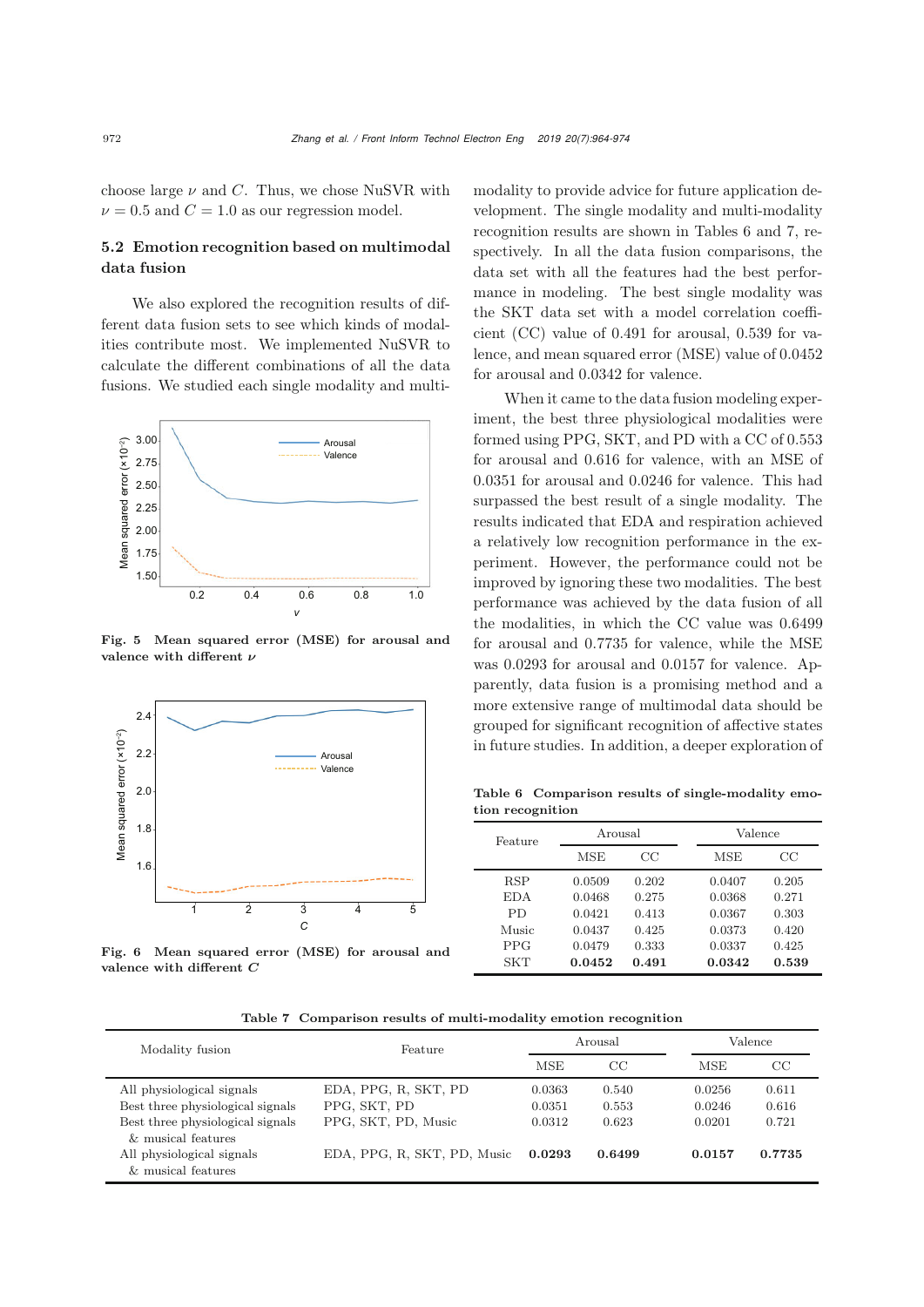feature mining from the signals and multimedia information could be an opportunity for improvement.

# 6 Conclusions and future work

We considered emotional state recognition based on music considering how emotion was implemented within the human physiological system and how emotion was expressed in features expressing music information. Physiological variations and musical stimuli could be linked by emotional properties. We strived to explore the linking patterns between physiological variations and musical features and establish a firm foundation for a novel approach in various emotion-driven and intelligent interaction platforms. We discussed a database built upon an emotion experiment procedure, signal processing methods, selection of feature variables, and the choice of learning algorithms for affective computational issues. The results provided a promising way to make the computer aware of personal music preference for effective music recommendation.

The contributions of this study included the following: (1) A physiological feature database and a music emotion feature database were built; (2) On the basis of these two databases, we compared LR, RR, SVR (linear kernel), SVR (RBF kernel), SVR (poly kernel), decision trees, k-nearest neighbors (KNN), MLP, and NuSVR to reveal the emotion patterns in different data fusions, which thus helped achieve the best performance by NuSVR; (3) In all the data fusion comparisons, the data set with all the features (music features and all physiological features) had the best performance in modeling.

In the future, we would like to expand the database to improve the recognition rate. In addition, with the development of wearable computing and mobile computing devices, we will propose an application using physiological and music data fusion to recommend music automatically based on personal preference. It would offer new music recommendation experiences.

## Compliance with ethics guidelines

Le-kai ZHANG, Shou-qian SUN, Bai-xi XING, Ruiming LUO, and Ke-jun ZHANG declare that they have no conflict of interest.

#### References

<span id="page-9-3"></span>Agrafioti F, Hatzinakos D, Anderson AK, 2012. ECG pattern analysis for emotion detection.  $\it{IEEE~Trans~After}$ analysis for emotion detection.

*Comput*, 3(1):102-115.

https://doi.org/10.1109/T-AFFC.2011.28

- <span id="page-9-10"></span>Ayadi ME, Kamel MS, Karray F, 2011. Survey on speech emotion recognition: features, classification schemes, and databases. *Patt Recogn*, 44(3):572-587. https://doi.org/10.1016/j.patcog.2010.09.020
- <span id="page-9-14"></span>Bradley MM, Lang PJ, 1994. Measuring emotion: the selfassessment manikin and the semantic differential. *Behav Ther Exp Psych*, 25(1):49-59. https://doi.org/10.1016/0005-7916(94)90063-9
- <span id="page-9-12"></span>Chandler C, Cornes R, 2012. Biometric measurement of human emotions. *TECHNIA - Int J Comput Sci Commun Technol*, 4(2):164-168.
- <span id="page-9-15"></span>Cheng B, Liu GY, 2008. Emotion recognition from surface EMG signal using wavelet transform and neural network. *J Comput Appl*, 28(2):333-335 (in Chinese).
- <span id="page-9-1"></span>de Witte NAJ, Sütterlin S, Braet C, et al., 2017. Psychophysiological correlates of emotion regulation training in adolescent anxiety: evidence from the novel PIER task. *J Affect Disord*, 214:89-96. https://doi.org/10.1016/j.jad.2017.03.012
- <span id="page-9-11"></span>Gerdes ABM, Wieser MJ, Alpers GW, 2014. Emotional pictures and sounds: a review of multimodal interactions of emotion cues in multiple domains. *Front Psychol*, 5:1351. https://doi.org/10.3389/fpsyg.2014.01351
- <span id="page-9-4"></span>Katsis CD, Katertsidis NS, Fotiadis DI, 2011. An integrated system based on physiological signals for the assessment of affective states in patients with anxiety disorders. *Biomed Signal Process Contr*, 6(3):261-268. https://doi.org/10.1016/j.bspc.2010.12.001
- <span id="page-9-2"></span>Kim J, André E, 2008. Emotion recognition based on physiological changes in music listening. *IEEE Trans Patt Anal Mach Intell*, 30(12):2067-2083. https://doi.org/10.1109/TPAMI.2008.26
- <span id="page-9-13"></span>Koelstra S, Muhl C, Soleymani M, et al., 2012. DEAP: a database for emotion analysis; using physiological signals. *IEEE Trans Affect Comput*, 3(1):18-31. https://doi.org/10.1109/T-AFFC.2011.15
- <span id="page-9-6"></span>Krumhansl CL, 1997. An exploratory study of musical emotions and psychophysiology. *Can J Exp Psychol*, 51(4): 336-353. https://doi.org/10.1037/1196-1961.51.4.336
- <span id="page-9-8"></span>Li C, Xu C, Feng ZY, 2016. Analysis of physiological for emotion recognition with the IRS model. *Neurocomputing*, 178:103-111.

https://doi.org/10.1016/j.neucom.2015.07.112

- <span id="page-9-5"></span>Li SS, Walters G, Packer J, et al., 2017. A comparative analysis of self-report and psychophysiological measures of emotion in the context of tourism advertising. *J Travel Res*, 57(8):1078-1092.
	- https://doi.org/10.1177/0047287517733555
- <span id="page-9-9"></span>Lu Q, Chen XO, Yang DS, et al., 2010. Boosting for multimodal music emotion classification. 11th Int Society for Music Information Retrieval Conf, p.105-110.
- <span id="page-9-0"></span>Maia CLB, Furtado ES, 2016. A study about psychophysiological measures in user experience monitoring and evaluation. Proc 15th Brazilian Symp on Human Factors in Computing Systems, p.7. https://doi.org/10.1145/3033701.3033708
- <span id="page-9-7"></span>Mitterschiffthaler MT, Fu CHY, Dalton JA, et al., 2007. A functional MRI study of happy and sad affective states induced by classical music. *Hum Brain Mapp*, 28(11):1150-1162. https://doi.org/10.1002/hbm.20337